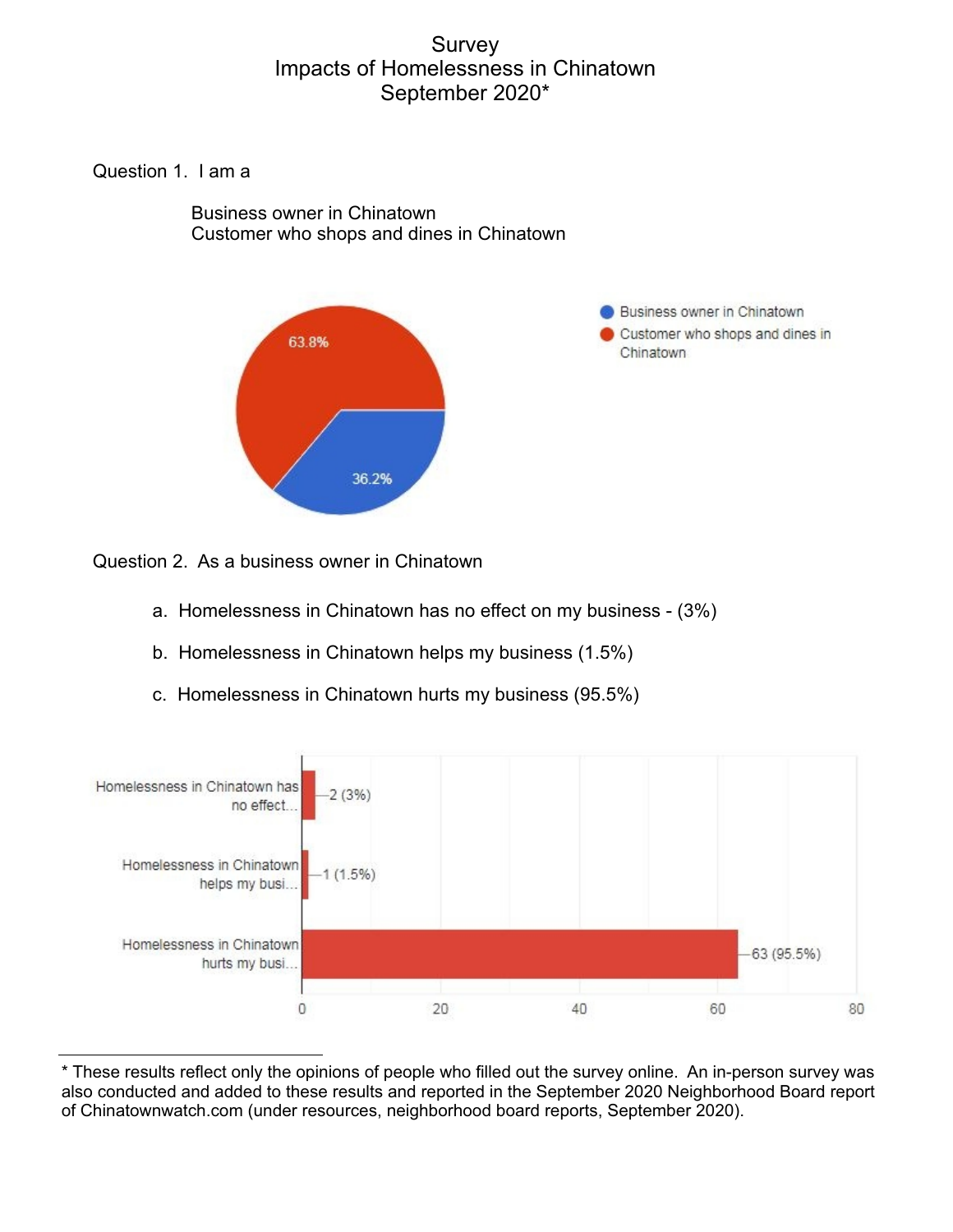#### Question 3. Please explain your answer above (optional)

It's obvious, the customers feel unsafe when the homeless are in front of our business! So much for the "No sit, lie law". And we're right in front a police station!

A tenant that just move in to our building decided that the area was not for her after only 3 weeks moving in.

I own **Proof Social Club,** located on **Chaplain Lane.** We consistently have issues with public urination and defecation directly in front of the bar. It is unappealing to my customers to utilize our outdoor patio due to this issue. Additionally, we have had our outdoor plants and patio vandalized several times, and houseless people have threatened and intimated my customers and staff on numerous occasions.

Many are fear of coming to Chinatown because quite a few of the homeless are mentally unstable. They scream and yell while walking around the neighborhood. No mask with Covid, people don't want to run into them.

They are sometimes violent and openly use drugs and use any and every building as their personal bathroom

I am the Senior **Passed of New Life Honolulu**, we are constantly cleaning our building from despicable acts done by the homeless to our facility.

Bad odor and chronic drug users as well as violent offenders as composite with overall homeless population are a deterrant to both locals and malihini (pre-covid) visiting HNL Chinatown

on a daily basis i have to deal with at least one of the following, if not more. Public feces and urination, at times on my storefront. Sex and masturbation on the sidewalk, in doorways, in front of my business. Open drug dealings and drug use, on the sidewalk and in front of my business. Trash left by homeless. Homeless trying to enter my business with only myself, my staff or with customers inside. Homeless actually entering my business and then we have to gracefully get them to leave, this is not always easy. We lock our doors now, this is sad that we have to do this. We have to walk over and unlock to let customers in and then relock the doors. Homeless completely blocking the sidewalk with their carts, their trash, or passed out on the sidewalk. Sanitation issues associated with homeless poop and pee on sidewalks and storefronts. Customers scared to walk around on the sidewalks because of homeless. Issues with the homeless not wearing masks. Homeless harrassing me or my staff, masturbating at us in front of our windows with customers inside. I've had to get three restraining orders in the last five years for this sort of issue. The time and energy in battling the homeless problems on a daily basis is exhausting and feels hopeless. Businesses have closed because of the inability to deal with the homeless issues and concerns. It scares customers and potential new businesses away. WE NEED HELP WITH THIS ISSUE, AND NOW!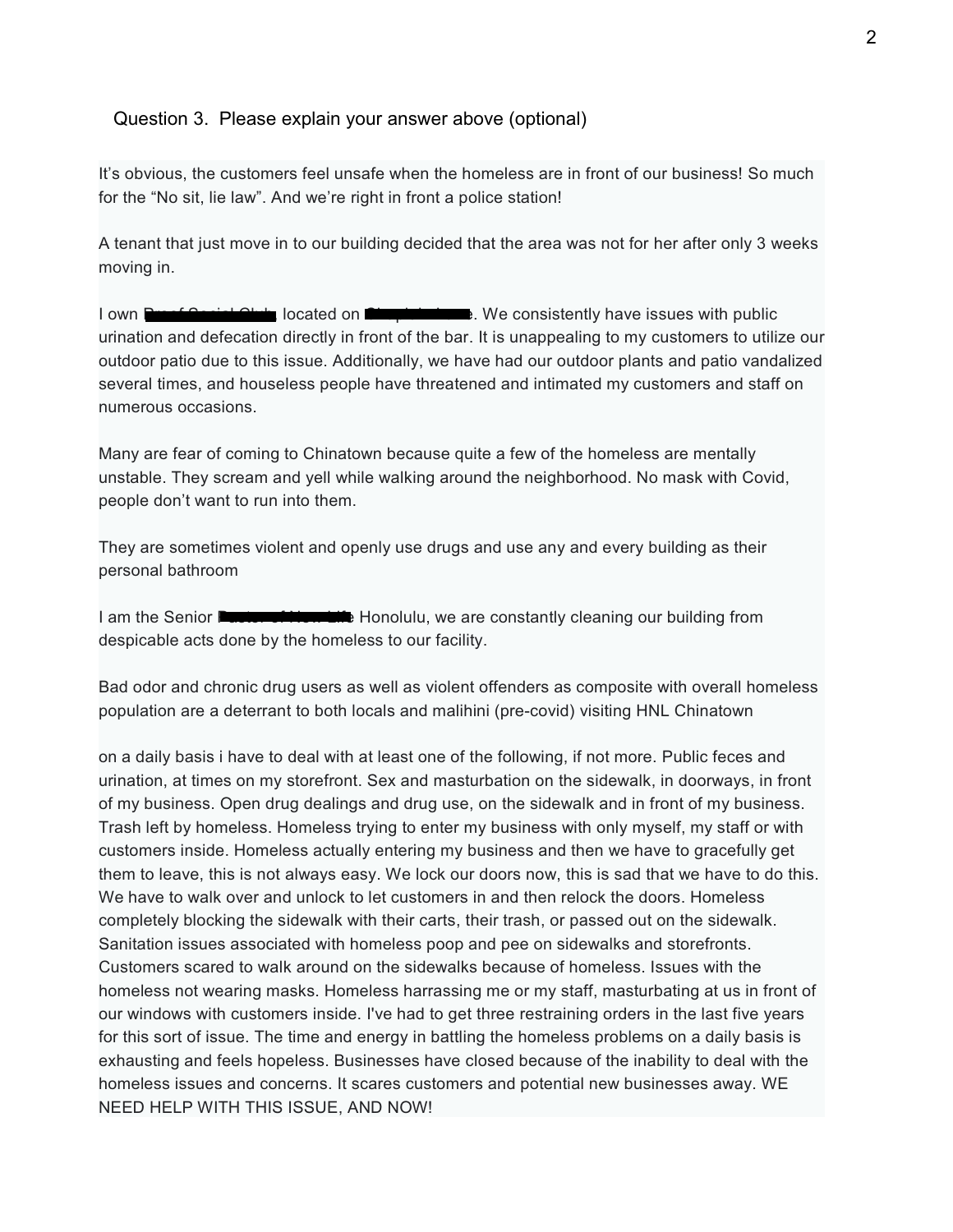Homeless who congregate in Chinatown frightens and bothers normal citizens who work hard, sometimes holding several jobs, who may wish to enjoy shopping and dining in Chinatown, but homeless people leave a negative impression and impact to the public.

There are many more homeless who sleep right outside my office building as well on streets leading to my building. The urination and sometimes feces detract from my clients comfort in approaching my office. The main issues are leaving their trash around and the urine/fecas smell. We frequently find homeless individuals camped out on our door stoop. Very frequently, we find discarded personal effects, trash, feces and urine. All of this makes it very challenging to invite clients to our office for meetings.

I am an Architect dealing with Clients that will come to my office downtown. Since Chinatown is abutting the business section, it does affect the safety of my clients. Seeing some homeless guy peeing in our bushes is NOT a good impression of my ofice building.

Sleeping and toilet functions in doorways; loitering and littering on sidewalks, breaking doors/windows

My wife and I do not feel safe with homeless people on the street.

They come in the restaurant bothered customers. Asking for food, drinks. Sometimes they sit right in front of my restaurant blocking customers.

Our patrons tell us they are scared to come to Chinatown because they are harrassed by unsheltered population that lines our streets

Some clients are afraid to come to Chinatown as they fear being accosted by the Homeless. The homeless have vandalized my store numerous times, they've harassed my customers, they've scared my customers and they've scared and threatened me. They camp in front of my store and prevent me from entering my store after a certain time. They sleep in front of my store and hassle me when I ask them to move to open my doors. They often congregate on the sidewalk and in front of my store with no PPE and leave a mess daily.

The amount of trash and debris deposited from the homeless impacts my business, especially when we are allowed to have outdoor dining tables. The mentally unstable create fights in the streets harass customers and use the bathroom wherever they would like. The new young homeless kids are visibly smoking meth at all times of day.

manage several properties in Chinatown. The homeless population threatens the viability of the small businesses in our buildings. Between the personal safety threats and sanitation issues caused (by tearing an leaving trash around), it makes the area uninviting to locals open to shopping and spending their money in the area.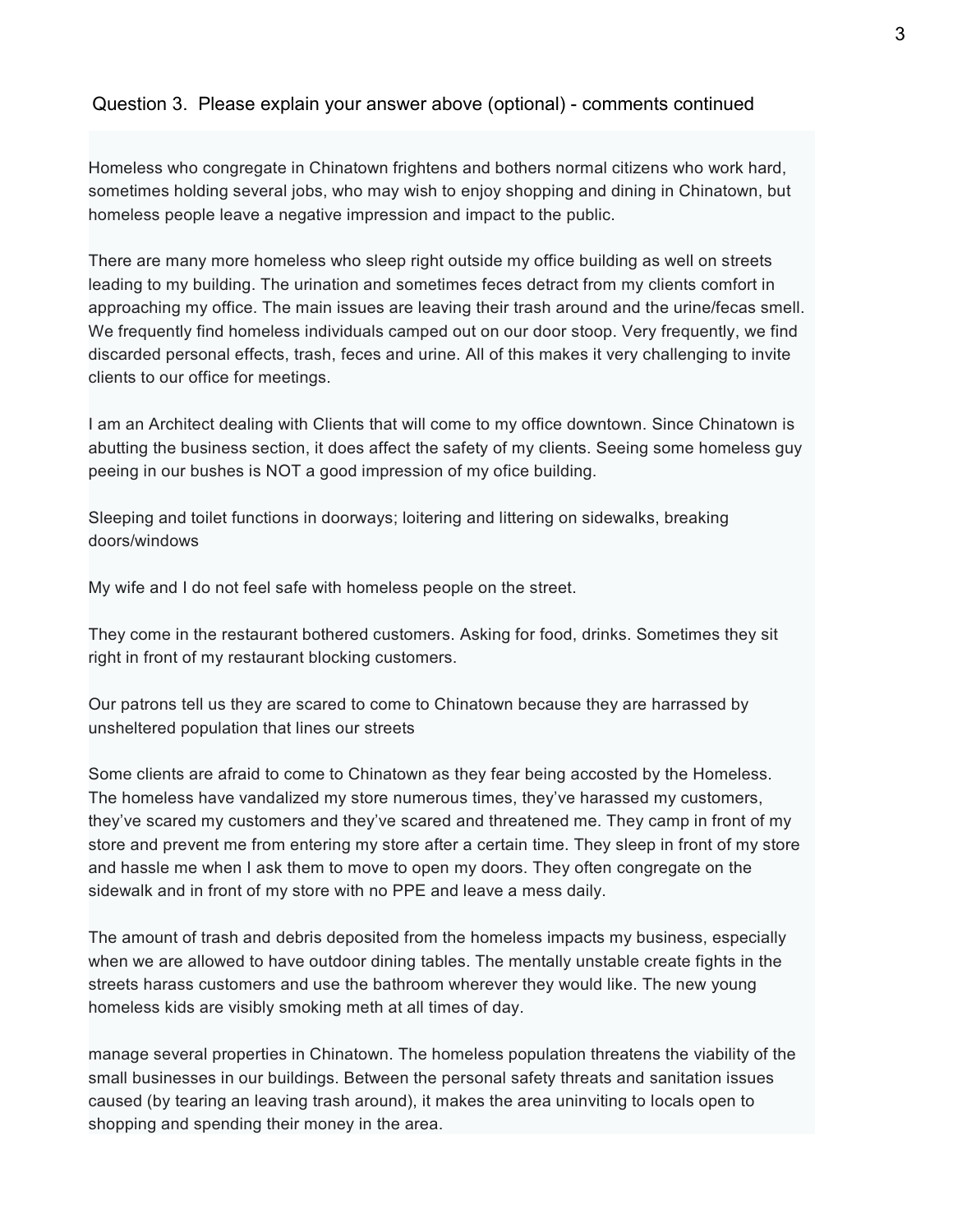Homeless constantly block entryways. Leave trash, human waste, drugs. We are left to clean up on a daily basis! It is expensive, frustrating, and a biohazard.

I am the President of Tsung Tsin Assn. We're a non-profit organization and own a 2 storied building on Maunakea St. Our only tenant is having a hard time being literally next to the Maunakea Liquor Store. She has been blocked & swored by the Homeless. They urinated & vomited on her door. They broke into her shop twice, stealing her merchandise. Now you have men out from the Prison. Those guys are tough and not afraid of using any kind of weapons. Drug deals in front OT business, harassment coming into our store, solicitation of money, sleeping at entry door, one tried to open up my car door to enter etc

During business hours, frequently need to ask people to move from our doorway. People sleep overnight in doorway.

It's not sanitary. It's not safe.

With River of LIfe Mission's 3 meal/day service attracting more and more homeless to live on Chinatown's streets, it's dirtier and more dangerous than ever. My staff are afraid to work here. We're constantly interrupted by the pychotic acting out, swearing, fighting we hear daily. As a buidling owner, I fear for the health & safety of my ground-floor tenants. Their customers are staying away because Chinatown is too filthy and dangerous.

For 20+ years I have to clean up after them as they sleep in my alcove. Some of the mentally ill can be scary.

One of our tenants provides services to homeless

On a daily basis dealing with the homeless in Chinatown entails: Homeless persons passed out on the sidewalk blocking business doorways and walkways. Urine and feces on the street, sidewalk and on the side of business buildings. I have had to clean up disgusting piles of human feces on the side of my business entrance. Homeless persons publicly masterbating, walking around naked and having sex on the street in the open. Drugs are big problem, a lot of homeless are on drugs or mentally troubled and self medicating with drugs which makes them unpredictable and unsafe. Drug deals are done in the open with no threat of being arrested. To try and predicted what a homeless person will do is impossible, and leads to an unsafe interactions and violence. There have been random stabbings and murder on Fort street. Health is a concern, a lot of them do not wear mask, because they are homeless they have a free pass to break laws because even the police do not want to deal with them on a constant basis. All these issues make it unsafe and undesirable for people to come to Chinatown.

Its simple, my clients are scared to come to my offices.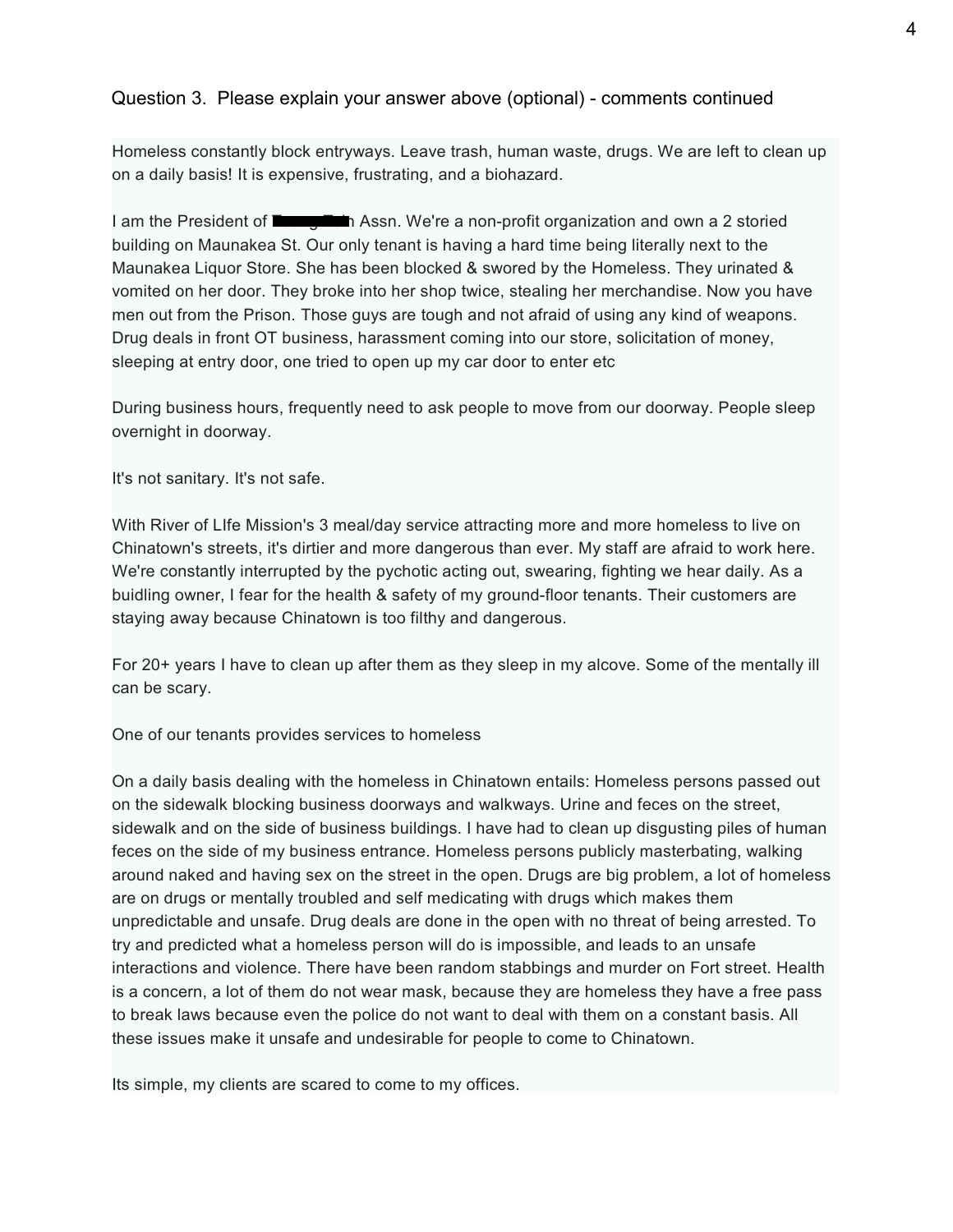Although there is a lot of homeless people around  $\mathbb{R}$  is, I believe that it doesn't stop us from getting business. All of our customers know we are located in Chinatown (where there are a lot of homeless), but still come to dine-in or call pick up orders. We also are located across the Chinatown police station. Therefore, if we happen to come across an unstable person, we can have the cops deal with it. There are some occasions where we have to kick out homeless people that come into our store, but I believe we can deal with it with just a few words and some patience.

I have had some clients that do not feel safe coming to my office, especially in the evenings, when there are less people around and more homeless people out and about. My client's have compassion for the homeless, but as some are clearly struggling with mental health and/or substance abuse issues, they do not always appear predictable or safe.

The biggest way homelessness negatively affects my business is people's sense of safety. Besides the lack of cleanliness many people do not feel safe in Chinatown.

The Homeless that are abundant in Chinatown has definitely hurt my business. I have lost customers due to the fact that they do not feel safe coming to Chinatown. The homeless enters my place of business which in turns scaring any or all of my clients away.

The large numbers of homeless in the Downtown/Chinatown discourages people from coming to the community to shop or dine out.

Homelessness hurts my business because it is a deterrent for customers, it jeopardizes the safety of my customers and staff, and it is a financial burden due to vandalism and sanitation.

it's obvious why, no explanation required

The homeless in Chinatown are disgusting and ill. Each day I arrive at my Pilates studio I have no idea what I will find. VOMIT, POOP, MY DOOR BROKEN, A HOMELESS PERSON LIVING THERE? If you would like photos Ive been documenting what has been happening since the beginning of MARCH! I am outraged at how I cannot operate my business yet it is perfectly fine for homeless people to vomit, pee, poop, live in my doorway and the police do NOTHING! Shame on the city of Honolulu. Shame on the police department. Did I mention the blood I've personally cleaned out of my doorway? Did I mention my 80 year old client one appointment walking over vomit, the next time poop, the next time our front door glass was broking. That was all in the past month. THe smell of the streets of urine and feces is unbelievable. I could go on but I will stop. I don't know who is in charge but if COVID 19 is as bad as people are saying why are the homeless able to go about Chinatown freely yet I am closed? I am disgusted with the city and all of the lawmakers. The police are useless.

No one wants to come to your establishment when there's homeless people lingering around your store front.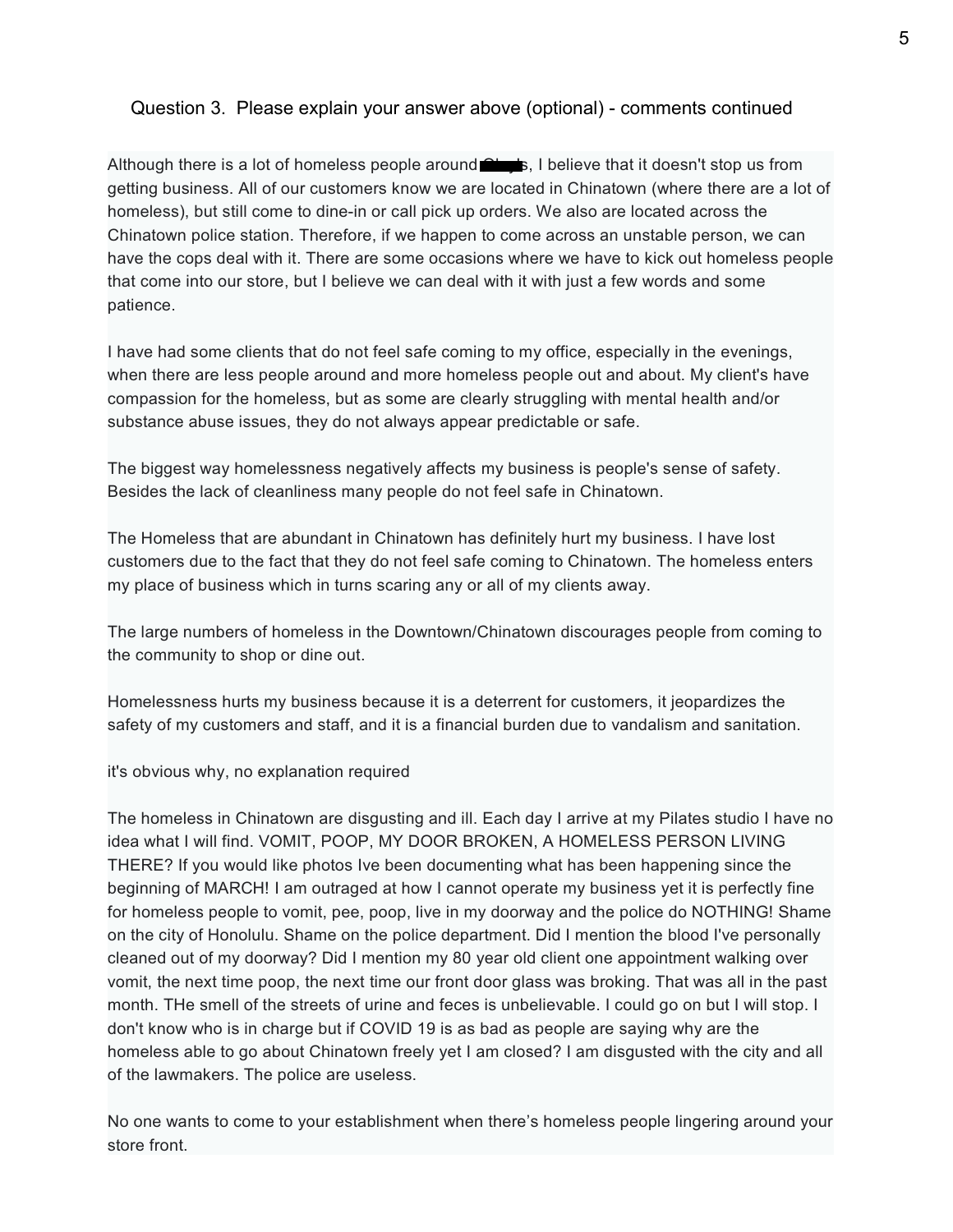I am often hesitant to walk to the businesses in Chinatown due to the scary mentally ill that have been abandoned on our streets.

The impact is severe on all three tenants in the building. Feces on the door and in the street, urine running under the door on our carpet, screaming, vandalism, drug taking and drinking all happen to us on a regular basis and we are only one short block from the police substation. The ongoing problem of homelessness has caused many problems with the perceived safety of Chinatown, and pre-covid was already an issue in convincing customers to come and try out the offering in Chinatown, now in the midst of the pandemic, the influx of homeless on the street has made it worse, and the perception is that Chinatown is a dirty place, and not somewhere safe and clean to come and support businesses.

Homeless panhandle customers, Urinate & Defecate anywhere at anytime, Smelly body odor so bad even behind closed front doors. And finally they constantly looking for opportunities to eat without paying. Really bad for any business.

The homeless often beg from my customers; some are mentally ill and cause disturbances such as yelling obscenties, etc.

I own the **King's Court building at 12 St.** King St. Homeless people have slept in our alcoves for years and have prevented tenants and leasing agents from accessing the premises.

The Homeless are constantly using the vestibule of my office building as a toilet. Must more often in the last 6 months.

I often have homeless people in front of my shop, either sleeping or doing drugs or yelling. Occassionally they enter the store as well and it becomes a safety issue for myself and my customers as most of Chinatown's homelss also suffer from mental illness as well. I'm constantly spending time calling the police over disturbances or petty theft. And officers seem to have grown tired of it as well and almost "given up". My customers know this is an issue in the area so it deters a good amount of people from venturing into the neighborhood at all. I believe it's not just the fact that homeless are in our neighborhood but its also that these homeless come with issues of mental illness and sometimes crime and drug abuse as well which further intensifies the challenges.

Please remove all seating in the park at Hotel/Nuuanu sad but needs to be done. My clients have to walk through the crowds of mental patients not wearing masks. This change would help lower the drugs, drinking, and unsafe activities. Cheap and easy to do.

they make people uncomfortable and mess up the streets.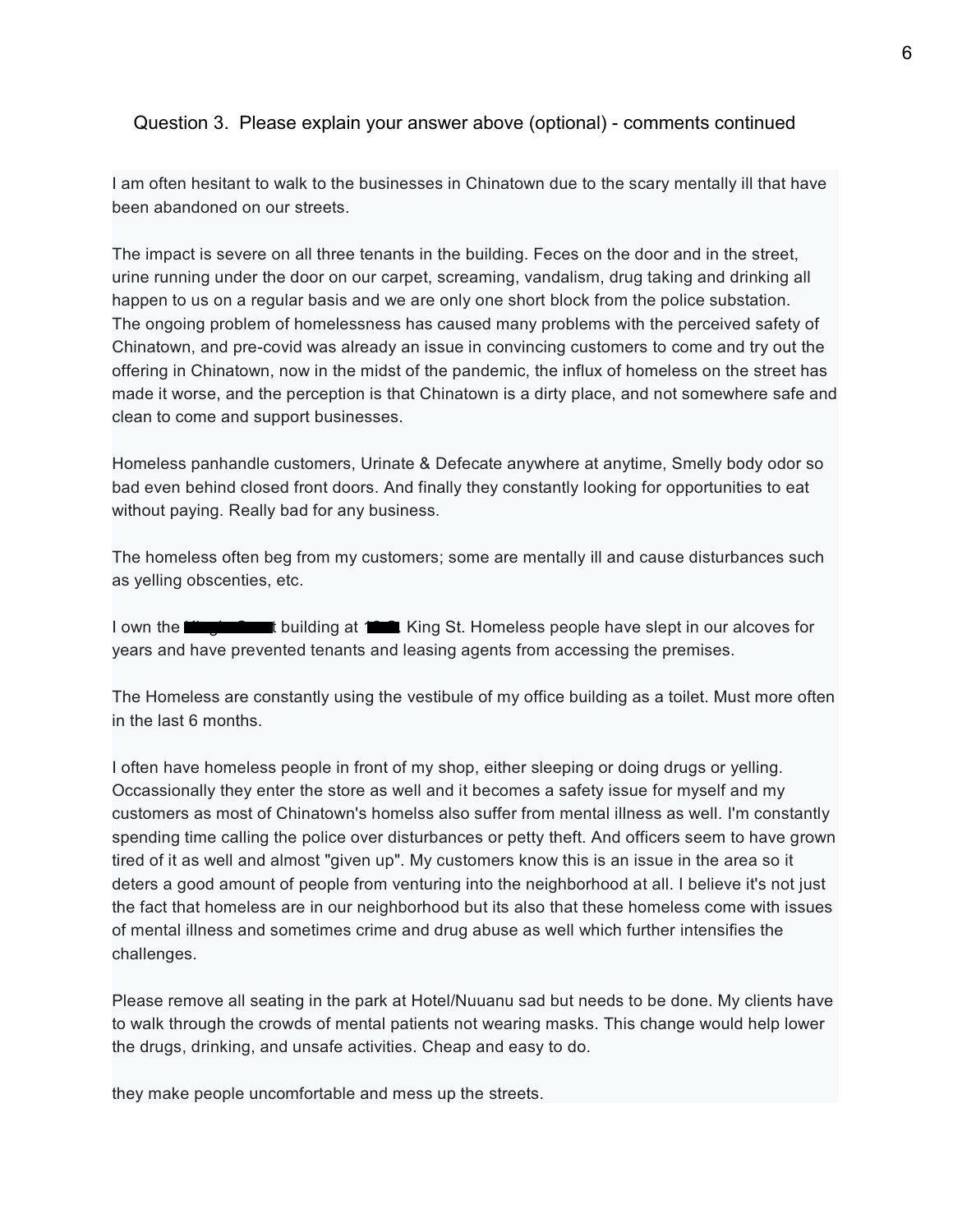Am especially concerned that the hopkmeless people seem to have taken such a hold on the Chinatown area. It has just gotten worst with the businesses that have to close down because of the constant lock downs. They seem to be everywhere panhandling and blocking the sidewalks. Have avoided shopping in Chinatown although the prices are better for Asian products.

The homeless crisis in Chinatown has exploded over the last several years. I has been at this **CORP** Pauahi Street since 1999. I have witnessed increased violence over the past several months. Sexual Assaults, fights, drug use, nudity, urinating and defecating in public areas, screaming and obviously mentally ill people wandering aimlessly are all encountered on a daily basis. The filth and trash left behind by the homeless every day is absolutely disgusting. I have been notified by customers that they will not come to our store out of fear of the homeless. More homeless are openly carrying sticks, bats and other weapons and it is very intimidating because you don't know the condition of their mental health and when they will attack. The River of Live is a main contributor to this problem. The homeless congratulate in this area waiting to be fed, then wander away and discard the food containers anywhere they please, on the sidewalks, streets and in doorways. The only positive action I have seen over all these years is the City providing the businesses with garbage bins. This has had a huge impact in decreasing the rummaging of trash on the sidewalks and streets. It appears that HPD does what it can to keep homeless moving, but it is a constant battle that they can never win. The only viable solution is to relocate the services for homeless outside of Chinatown into an area that does not affect local business.

Customers are scared to visit. We had to install a buzz in system on the door so they don't come in. Many are on drugs.

It's a day-to-day problem that's been unattended for far too long. We can do better.

They park around my facility, trash, and crap over my doorway and windows

the area is dirty, smelly, and unsafe. people don't like coming down and shy away from coming to the business in fear and disgust.

The homeless camp in front of my door making it difficult

Actually it seems to have gotten much worse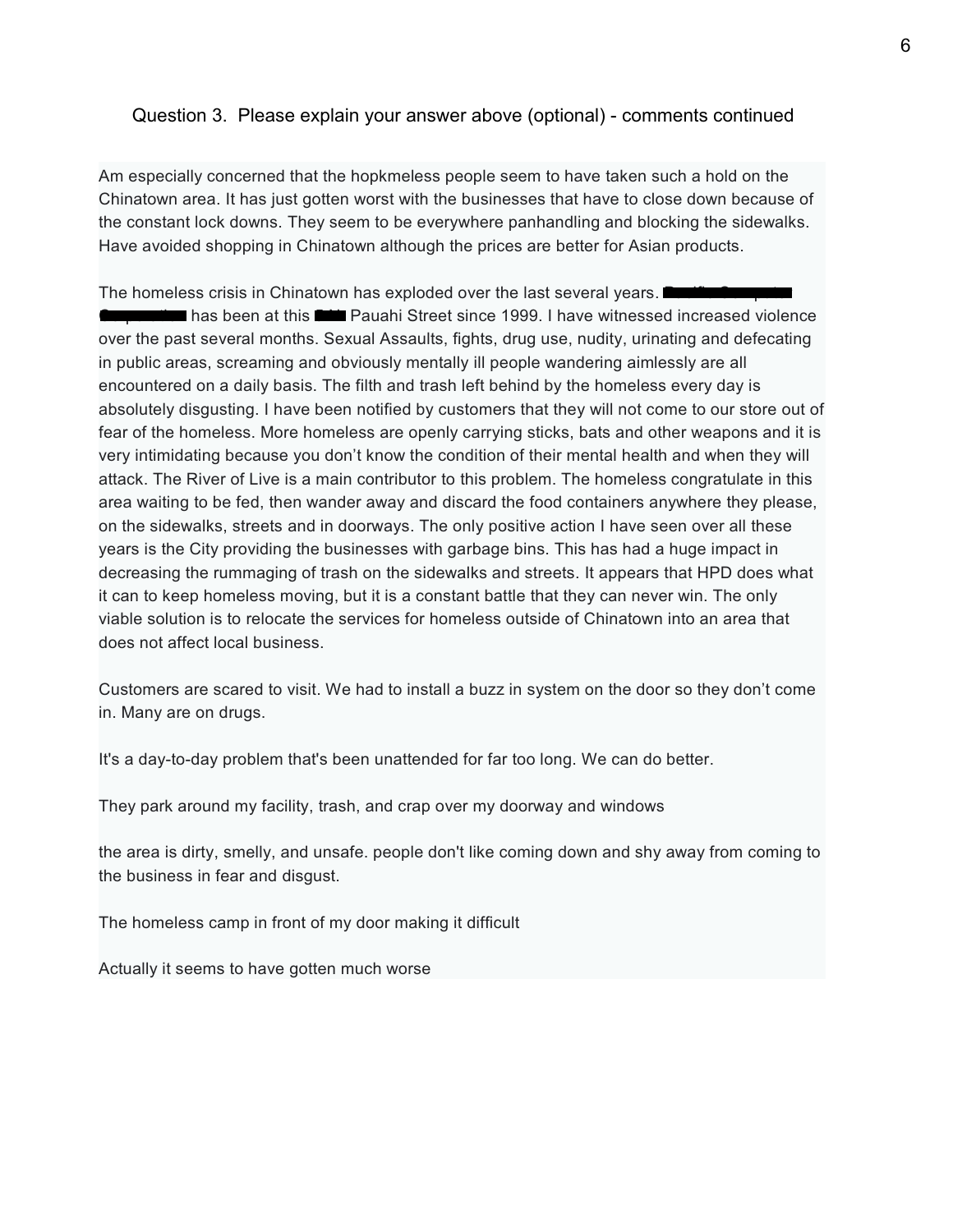Question 4. As a customer who shops and dines in Chinatown

- a. Homelessness in Chinatown has no affect on my decision to visit Chinatown. (5.6%)
- b. Homelessness in Chinatown positively affects my decision to visit Chinatown. (11.2%\*)
- c. Homelessness in Chinatown negatively affects my decision to visit Chinatown. (84.6%)



\*includes false positives

#### Question 5. Please explain your answer above (optional)

I do not feel safe walking even one block.

I am feared to walk around because they blocked the sidewalks and they yell a lot.

Open drug use and verbal assaults from homeless.

I do not always feel my physical safety as a consumer is guaranteed, especially during the evenings. While the majority of homeless traffic that loiter the streets at night are harmless, some do pose a physical threat and vandalize businesses as well as properties.

I'm afraid to shop and dine in Chinatown because something scary seems to always happen!! The homeless situation has gotten out of of hand. I used to own an Interior Design and Import business on Bethel Street 20 years ago, and I thought it was bad then, but now it's even worse?? How can that happen?? Terrible.

Homelessness create sanitary conditions and more rubbish on the streets. It is not comfortable to walk next to someone who is drunk or on drugs, and is talking loudly or yelling to themself. When i am off work and think of where I will go out to eat, etc, i think of having to deal with the homeless sometimes choose to not come back to chinatown because it's just too much to deal with.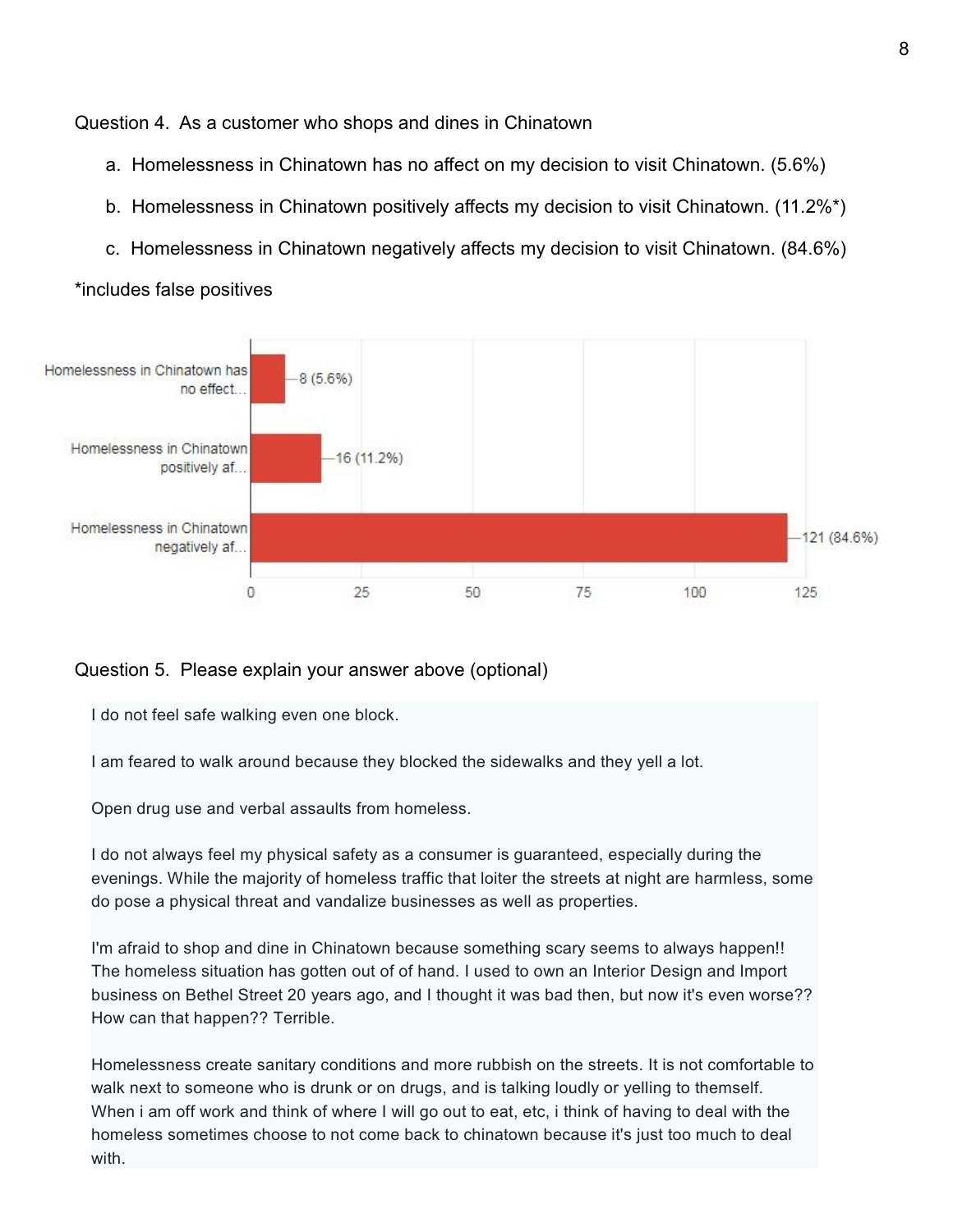Very negative for non daylight visits. Some negative to early morning and late afternoon too. Sanitation, human waste issues and smell at all hours.

I dont feel safe. There are many drug addicts and/or mental illness individuals roaming the streets. Many areas are filthy and smell of urine. I grew up here and used to shop the markets and stores in Chinatown weekly. Lucky if I go once in 6 months now. It has become an unsafe and unpleasant place to shop!!!

Same answer as above

Most of the time, they do not bother me

They're grately affect visiting and also shopping at Chinatown because they're everywhere, making loud noise and they're not even using face mask, no social distancing as well..they're presence brings fear to visit this place.

i infrequently chose to dine in Chinatown because the homeless have become increasingly more possessive of "their territory."

Some of them makes me afraid to go near the stores I want to go in I am a homeowner in the Chinatown district and work at a media company on Hotel street. Before Covid, In fact, I walked to work daily. I've also been a patron of Chinatown's thriving arts and culture scene since 1999 and homelessness has had zero effect on any of these interests. In my humble opinion, homelessness has benefited the organic gentrification of the area subsequently the rents of most shops, restaurants, galleries and theaters who thrived in the area. I am ashamed that we treat houseless peoples with such disdain not focusing on problem solving and not having the proper resources to answer other issues such as mental illness, marginalization, joblessness, and drug addiction to name a few.

I don't feel safe and it's become such an unfortunate distraction when I walk around or dine in the establishments. Its the constant yelling and smell that becomes problematic for the businesses I won't go to Chinatown without my boyfriend or someone else. Homeless always approach me for money and I do not feel safe especially around the younger guys.

I have been working in Downtown Honolulu for the past 48 years, I have seen the progressing deterioration of Chinatown as caused by the homeless. I have personally witnessed a homeless guy "shooting up" publicly at Union Square. I have "first-hand" knowledge from my friends and clients that the homeless have greatly affected Chinatown's businesses. All these deteriorated conditions are linked directly to our Elected Officials in Honolulu. They never practice ...... "prevention is better than the cure". They just let the homeless problem deteriorated to a level that is very hard to reverse or solve.

Concerned about my wife's safety as we have friends who have been attacked or hassaled by the homeless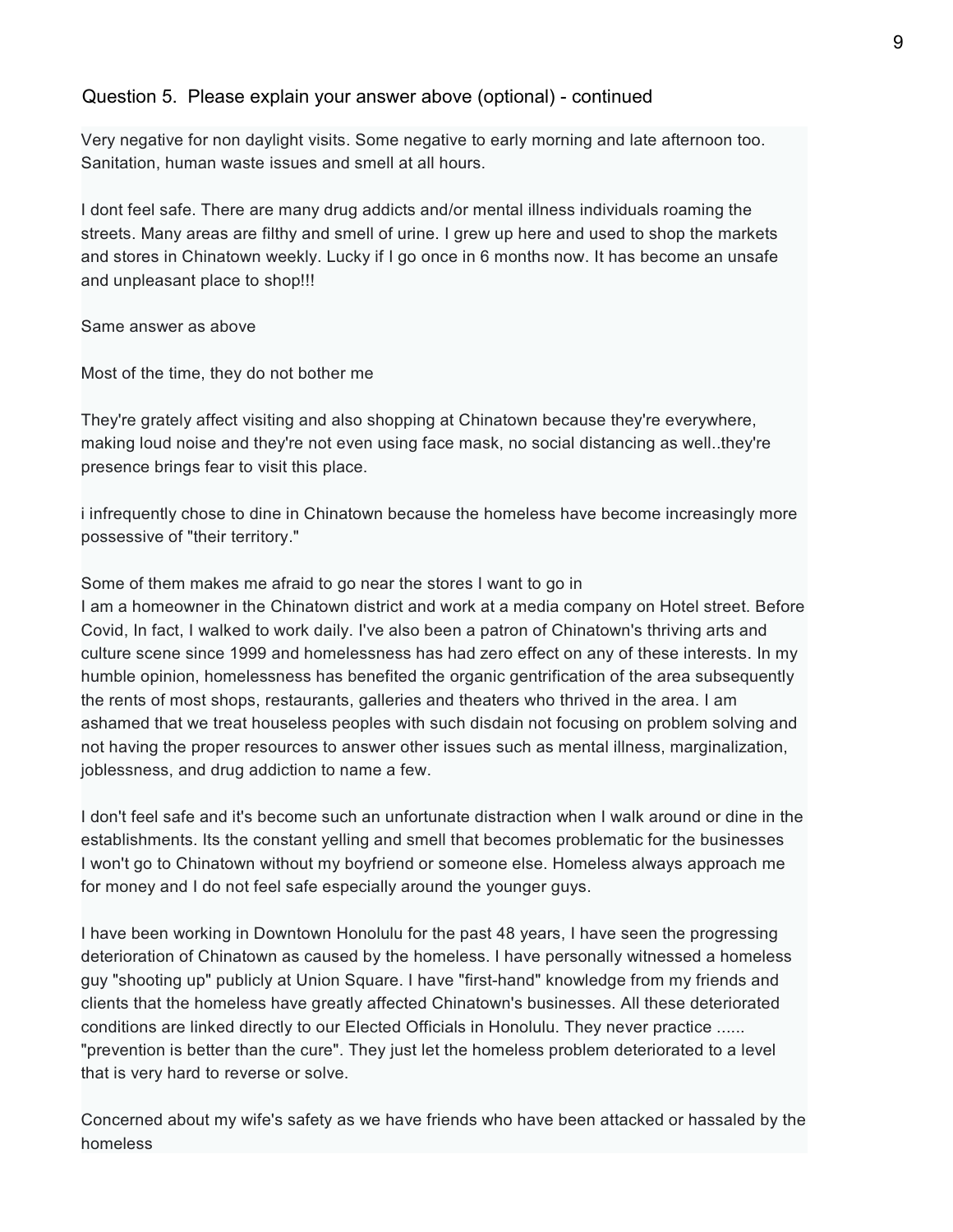Shop in Chinatown 4-5 times/year, mid-morning, 1 hour tops. Most recent was March 2020 for takeout.

Same as above.

I have been spit at, urinated on, chased, threatened and daily have to clean up trash and feces left in our doorways, by unsheltered individuals many of whom are drug abusers or mentally ill. As I think of leaving my business on Maunakea and going to pick up lunch or shop, honestly it occurs to me, "will I have to sidestep a homeless person, will someone confront me".

Filthy surroundings among the street people. Also being asked for money or they try to start a conversation which could lead to trouble.

It makes me not want to go to chinatown and support the businesses I love because of the homeless. I dont feel safe.

I do not feel safe walking through Chinatown

Due to the rash of purse snatchings, stabbings, and filthy conditions, I no longer visit Chinatown except for business activity when required.

It is dangerous anytime of the day. Drug users, homeless blocking sidewalks. And the mental stability of some homeless can be a threat.

Homeless have migrated beyond Chinatown w/o any active services to help them. They are not receiving treatment they need to prevent/minimize destruction of property or harm of oneself or to others. Will avoid Chinatown unless there are improvements to prevent walking into harms way. Very scary and unstable environment.

We do not come to Chinatown for dinner or shopping anymore because of the homeless getting out of hand. My young kids are afraid to walk through the streets with me.

I really have to be alert when I go to Chinatown. Not only the homeless sit & block the sidewalks, the doors of some of the businesses. They smell. They urinate. They beg for money or a smoke. Then there kids who knock down the elderly women & steal their handbags. I witnessed one a few feet ahead of me. Too bad I'm old & slow. I couldn't run fast enough.

I don't like the smell of their urine, etc., nor do I like to have to walk around them when they occupy the sidewalk.

Same as above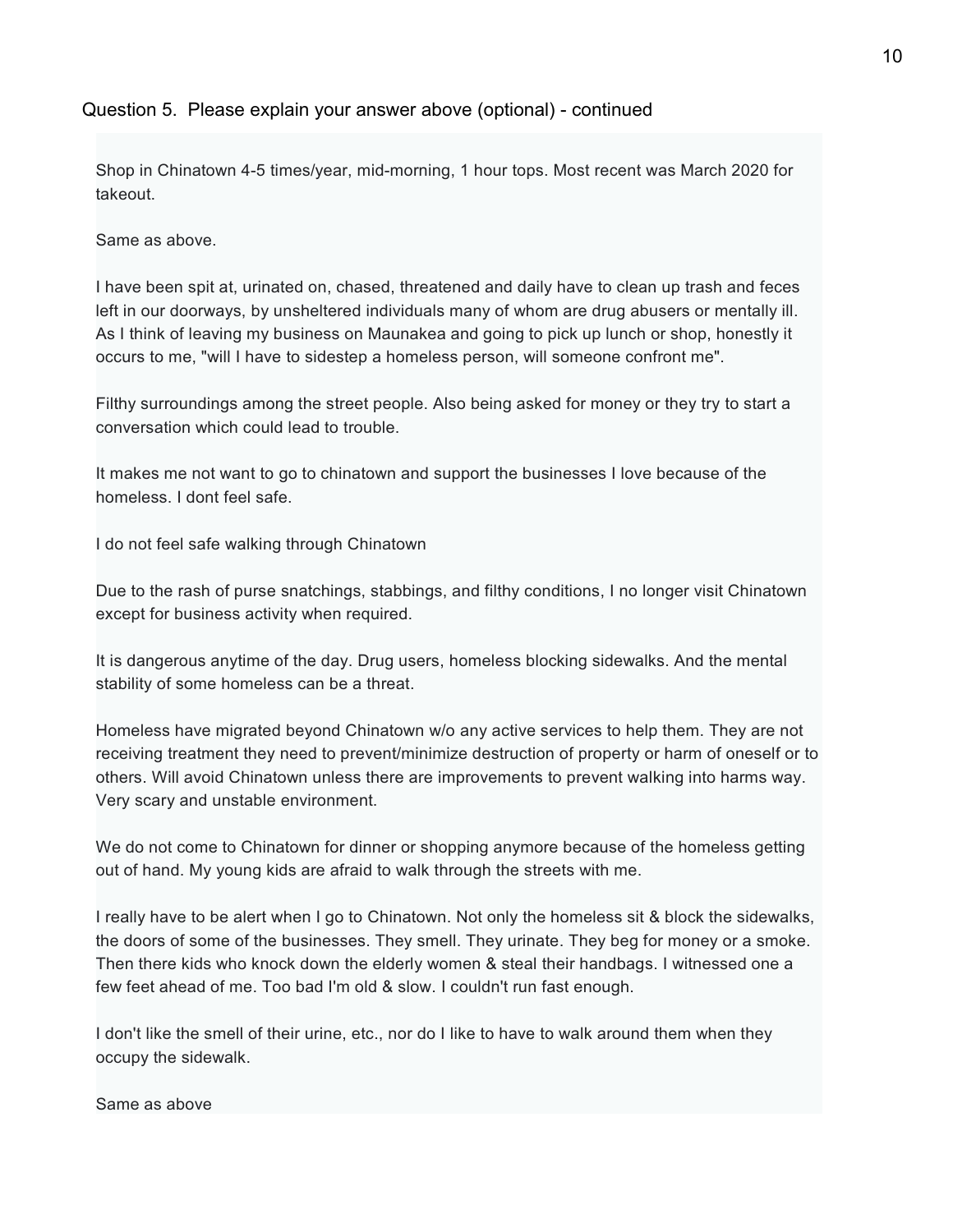I'm often a little afraid to go shopping in Chinatown unless I am with my husband. I also don't like to go to Chinatown unless its in the morning when many people are also in Chinatown. The homeless like to hang out and sleep in empty store fronts and I get nervous walking past them because some lack the mental health support they need.

The homeless often lay or sit in front of the establishments I want to enter. Some are loud which can be scary.

I do shop in Chinatown, but not as often because of people on streets and smell of urine in doorways.

Although I am not a business owner in Chinatown, I am an avid customer.There's a lot of homeless who camp out in front of restaurants or block sidewalks to allow a pathway for pedestrians. I don't have anything against those less fortunate but as a customer, I would not go into a restaurant or store with a homeless person sleeping in front. Aside from that, there's some homeless that are clearly on drugs and scream at by-passers.

#### Self explanatory

The vagrants are so filthy and aggresive (even more so with the pandemic). I'm tired of watching where I step (feces all over the sidewalks and needles)

When I go out to eat, I don't want to step in poo or get my car broken into, or have a homeless person with no mask get up in my face begging for money to buy beer. As much as I love Chinatown, it's not worth the risk. So many people now feel this way, and our small businesses are dying. Our City government has let homeless people and their enablers like River of LIfe Mission take over Chinatown despite the obvious damage to our community. What a horror show for all the folks who live and work here legitimately!

It's not safe anymore with the homeless because many have mental issues and they could harm the innocent shopper. I also belong to an organization in Chinatown located diagonally from The River of Life and our members don't want to come out to our meetings because it's unsafe. There are homeless everywhere and worry of safety walking through.

There's a foul odor at almost every corner due to urine and occasionally feces. I feel unsafe as some of the homeless in Chinatown constantly ask for money or have psychological issues. Creepy, scary, unsafe and unsanitary

For some stores. If there's a homeless enclave on the sidewalk on the way to a store, we will likely postpone the visit. The sit-lie laws have been beneficial, but they are not uniformly enforced.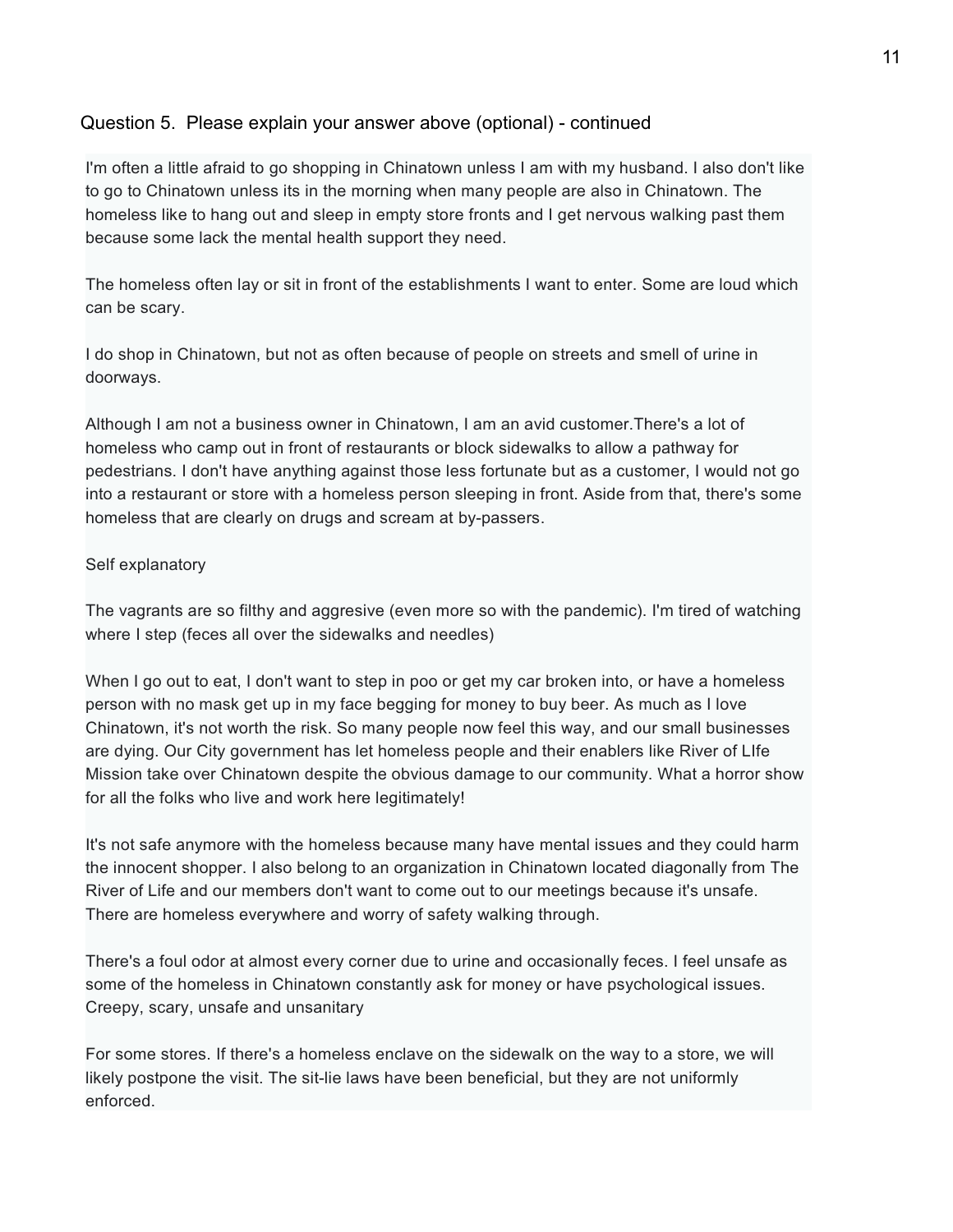Urine, feces odor and bodies littering sidewalks & streets is not very appetizing when one is thinking of visiting our favorite restaurants in Chinatown!!!!! We have been 20 yr+ residents in Chinatown and 45 year residents in Hawaii. We are now definitely leaving the island and perhaps the state because of the homeless problem in our Chinatown neighborhood and the island of Oahu. I have also owned a business for more than 15 years in Iwilei (a community neighboring Chinatown). Traveling the corridor to and from work thru Chinatown disgusts me daily. Please fix this growing major problem.

On a daily basis dealing with the homeless in Chinatown entails: Homeless persons passed out on the sidewalk blocking business doorways and walkways. Urine and feces on the street, sidewalk and on the side of business buildings. I have had to clean up disgusting piles of human feces on the side of my business entrance. Homeless persons publicly masterbating, walking around naked and having sex on the street in the open. Drugs are a big problem, a lot of homeless are on drugs or mentally troubled and self medicating with drugs which makes them unpredictable and unsafe. Drug deals are done in the open with no threat of being arrested. To try and predicted what a homeless person will do is impossible, and leads to an unsafe interactions and violence. There have been random stabbings and murder on Fort street. Health is a concern, a lot of them do not wear mask, because they are homeless they have a free pass to break laws because even the police do not want to deal with them on a constant basis. All these issues make it unsafe and undesirable for people to come into Chinatown.

People and their belongings are sprawled in doorways and on the sidewalk. The sidewalks and streets are used as a toilet. Homeless people have approached me, touched me, yelled in my face. It's frightening and unsafe. It was such a charming neighborhood, and has now been given over to the homeless. Sadly, I now avoid the area as much as possible.

Our family used to eat at many different restaurants in Chinatown. I would also often take clients and mainland colleagues to dim sum business lunches. I have stopped going Chinatown for years now as the place has VISIBLE drugs and drug dealing. There and 'unstable' people on the streets. The place used to be very clean as well, now it is incredibly dirty and smelly.

It is obvious that homeless individuals are seeking the protection they find in Chinatown. I would rather see people in homes. In this case Chinatown is home.

I still go to Chinatown because of the variety and prices of the produce. The food is also great and prices are reasonable.

This is especially true with the lockdown and quarantines. With fewer people around, it's more frightening to walk past someone who is unstable, especially if they're displaying signs of severe mental illness. And the spread of disease is a big concern. Most are incapable of maintaining a level of cleanliness that would prevent the spread of COVID. It's a serious health risk.

I live in Chinatown so it's a never ending issue.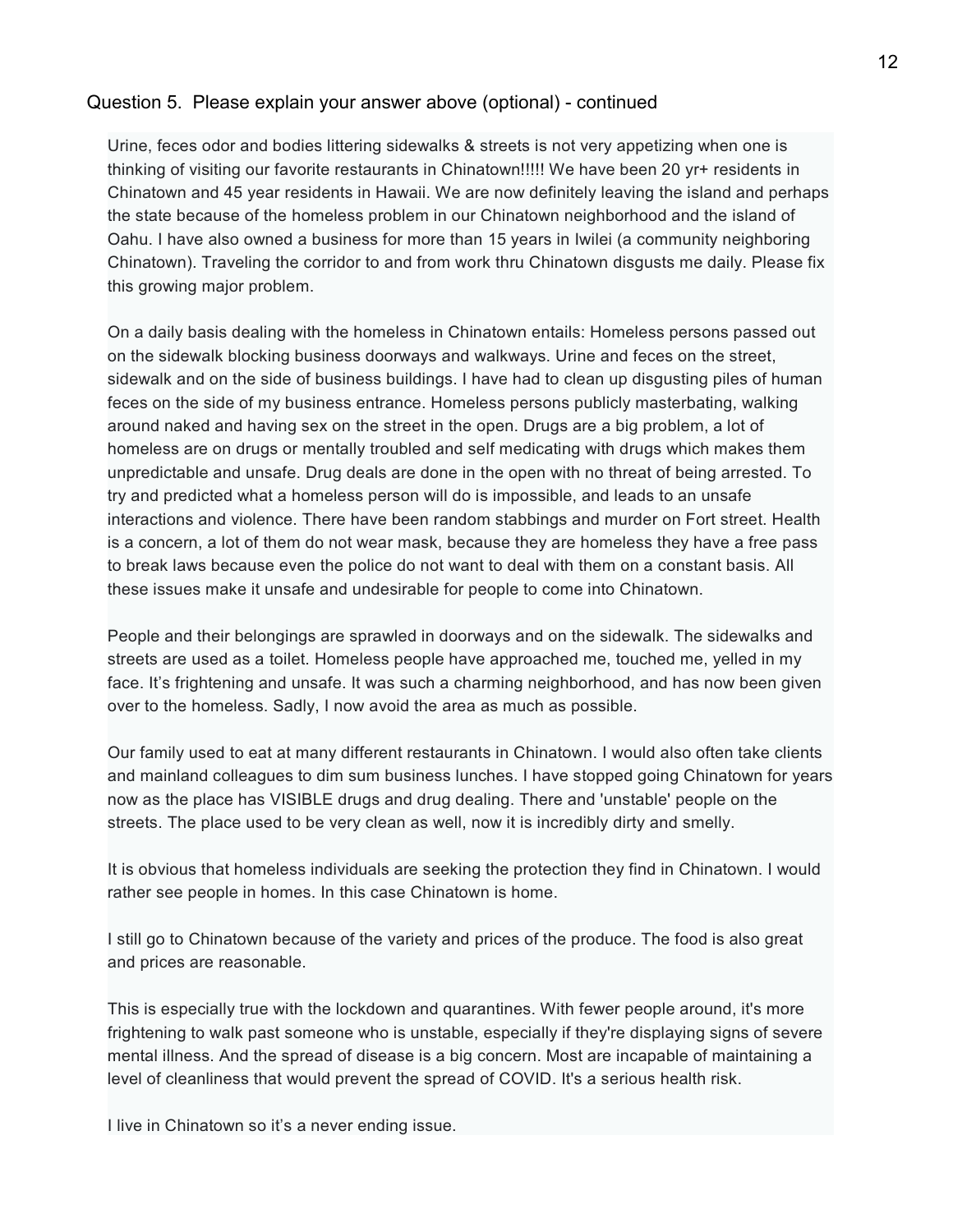With so many Now clustered in groups, and with mental illness, I am afraid for my personal safety when walking near them I feel uneasy, unsafe. Why is the problem at that scale in Chinatown and not in, say Kahala, or Kailua?

its so sad to see homeless people who need help with substance abuse and mental illnesses are not being addressed. merchants should not have to ask a homeless person to step away from the doorway when they arrive to their shop. merchants have to clean up the mess and when I come to shop it's still smells, so disgusting. I don't shop as much as before since COVID-19 because so many homeless are hanging around with no mask or worse is they are filthy and touching everything.

There are several things that cause us to not want to come as often: the filth and sidewalks blocked, possible run-in with homeless wanting cash, feeling insecure.

I live across from the Chinese Cultural Plaza and walk in the area every day, with occasional visits to shop in Chinatown. The presence of homeless people is unfortunate but some (there are many...) individuals who display disturbing actions, including aggressiveness, that cause concerns for safety.

The stench of piss and poop is disgusting. The trash left by the homeless around the neighborhood is out of control. And we as residents are left to clean it up daily. The homeless don't care about keeping the neighborhood clean. Their excrements are on the walls of buildings and on the sidewalks. Sleeping on the sidewalks during the day and night makes people have to walk in the streets. Broken liquor/beer bottles in the streets/sidewalks. Can't maintain social distancing because of their sleeping on sidewalks... There is irregular patrol by HPD to keep the sidewalks free of homeless. They are creating a mess. They don't belong here. They don't pay property taxes here like we as residents who have purchased into this community. I live here and don't want to walk around Chinatown because of the filth and how homeless are begging money from you. Who wants to go eat food and smell urine and poop on the way or outside of some restaurant? Not me. Some homeless walk around Chinatown and downtown naked. They were the major influence in taking away a nice park on the makai side of the Hawaii Theatre. Why? It was a really nice park... And the City's answer? Take the park away. Stupid move. The valuation of property is compromised because the CITY doesn't take an active interest in making Chinatown a great community. We hear of plans for many years to refurbish Chinatown and we see NOTHING happening. The city is placating the homeless and forgetting about we who live here. Take all the homeless and put them in the old Hilo Hattie Building... Create bathrooms/showers there. Get them OFF the street!!

I was assaulted by a homeless man while walking in Chinatown one evening. He hit me in the face, which left a cut on my face and destroyed my glasses. As a result I have substantially curtailed my activities in Chinatown whether for dining, shopping or walking in general because I have felt uneasy when I see homeless people in Chinatown now. Until the attach, I was very comfortable walking in Chinatown even when homeless people were around the area.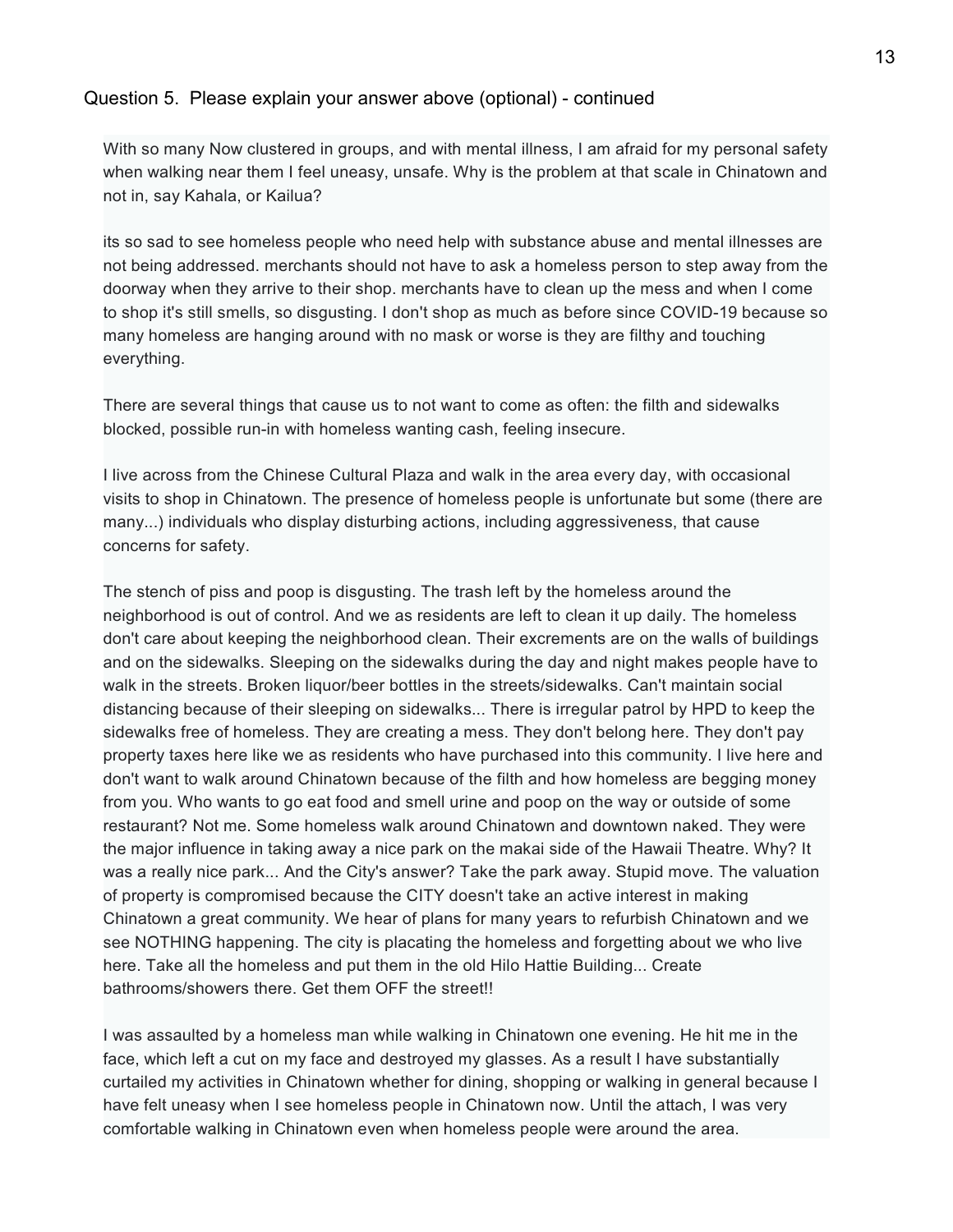Have to put more thought into whether or not it is safe for me to walk by myself to and from my car to the destination. If parking is too far, I may opt for going someplace else, particularly in the evening.

Do not always feel safe while walking

Until recently, it has no impact. However, last week while shopping in Chinatown, I did feel a little uneasy and was more attentive to my surrounding.

You see some pretty disturbing stuff on a regular basis. I do not mean disturbing in the sense of merely being homeless, struggling, or in physcial/mental pain, bc I do sympathize with them as fellow humans and community, but I mean "disturbing" in that I regularly see homeless people: masturbating in public, deficating/urinating in plainsight (not even facing a wall), public nudity, drug use, and drug dealing, and worse...

I was going to take my visiting daughter to Fete until we saw a homeless man urinating on the sidewalk in front of the door. I never go to Chinatown after 400pm. I've had too many experiences with being followed and harassed by the homeless. The entire area smells worse than any gas station bathroom I've ever been in.

The large numbers of homeless in the Downtown/Chinatown area discourages people from coming to the area to shop or dine out.

I try to avoid the homeless people when I see them in Chinatown.

We've stopped going to Chinatown for dinner (When restaurants are open) or take out to avoid any problems.

Prefer to go to Chinatown during the day so that I can see where I'm going and what obstacles, like homeless people sleeping on sidewalks, to avoid.

I am a single mom of a teenage girl. We don't leave the house on foot after dark.

Unpleasant to take family and friends along when visiting Chinatown with homeless crowding the sidewalks.

I used to spent lots of time in Chinatown now I avoid it if I can. I'm appalled how Chinatown has declined in the last 5 years. We need to solve homelessness, without further damage to our once thriving, safe community. I feel less safe on the streets and am shocked at the growing numbers of people who live and sleep on our soiled and trashed sidewalks. So many of the homeless are mentally ill and drug addicted. These people deserve adequate treatment and support outside of our neighborhoods.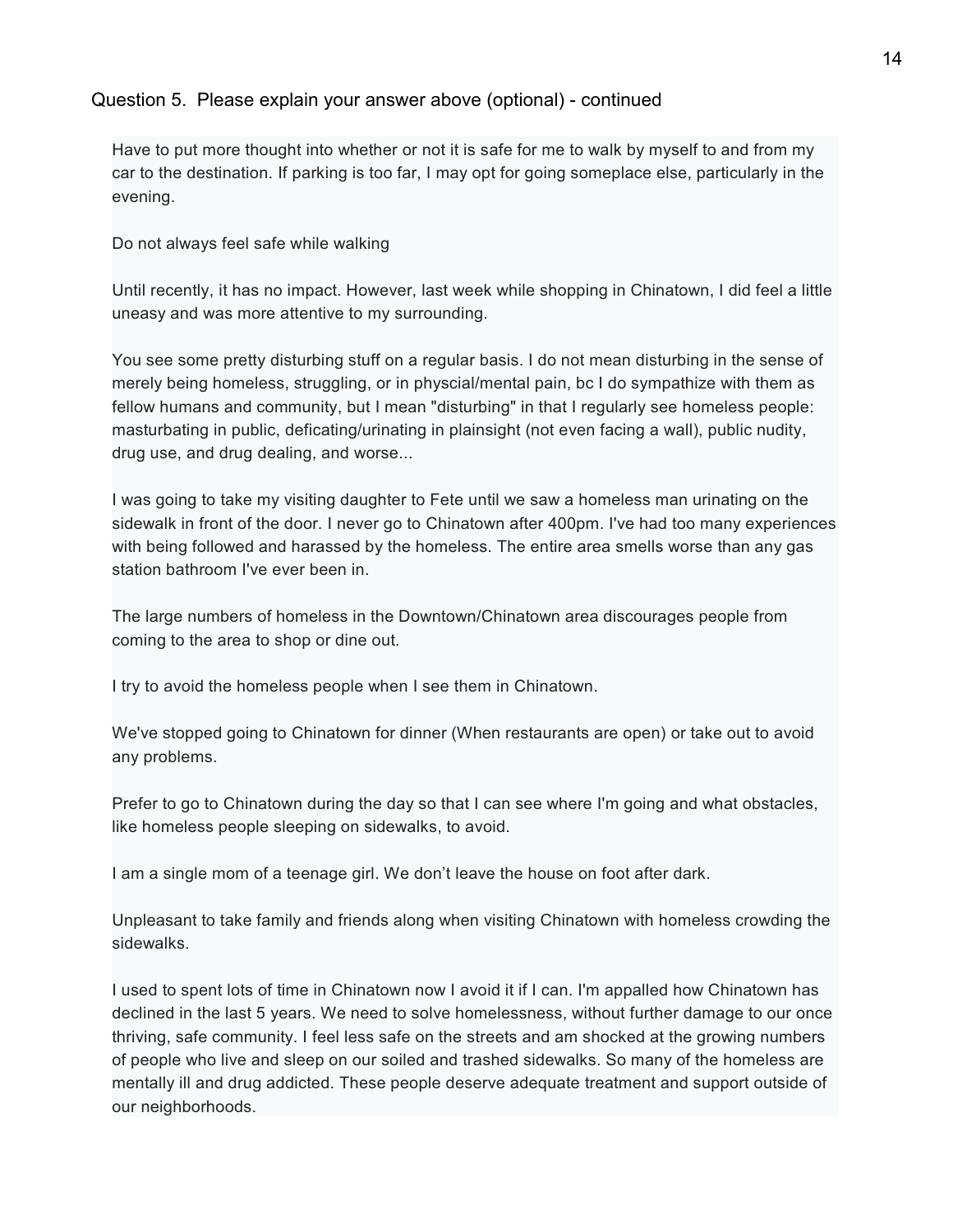It's hard to walk on the sidewalks because so many people are laying on them. The are much sicker (physically) with health issues than in past. Chinatown is dirty and smells of urine. They stink, don't wear masks, and block the sidewalk so people have to walk on the road. I use the public parking lots, smell the smells, and shop as quickly and effectively as I can. The shops carry items I can not get elsewhere.

They stink, don't wear masks, and block the sidewalk so people have to walk on the road.

I use the public parking lots, smell the smells, and shop as quickly and effectively as I can. The shops carry items I can not get elsewhere.

It is heartbreaking to have to step over at least 8-10 humans between Harbor Court and our Nu'uanu Street Office as well as in the evening for dinner/socializing.

I don't want to take my children to Chinatown any more due to ongoing issue with some of the homeless whether be (mental behavior issue, drug users, drug dealers and drunks), just ain't safe. Don't forget graffiti and human feces/urine on the sidewalks and doorways of businesses, JUST AWFUL & DISGUSTING! I don't want my children seeing this or trip and fall on the sidewalk or doorways and catch something like MRSA as an example or worse, be attacked. Chinatown is outdated, filthy and unsafe. This homeless issue put a negative point of view about Chinatown and makes me and my family to positively avoid Chinatown.

I used to go to China Town for meals and to shop. Often I was approached by homeless people for handouts. It was unpleasant, and occasionally I felt threatening. I have stopped going except when I was with a group.

#### IT"S DISGUSTING! IT SMELLS LIKE AN OUTHOUSE.

Love Chinatown but bad situation with home less and dirty and not safe pls pls clean it up Chinatown is such great place to go to dine and shop and perhaps safe to socialize

#### FEAR

After a certain time, I don't like being in chinatown. I feel even less safe about bringing my family and friends to the area; not because of its appearance, but its lack of safety.

Walking downtown to dine out in the evening no longer feels safe; many homeless sleeping in doorways & on the sidewalks, defecating and urinating in public, some ranting & begging. I was recently grabbed by a homeless person while walking and am now reluctant to walk alone in the evenings.

I live in Chinatown and often get in my car and go to Kakaako, which seems safer, than shop here in my own neighborhood.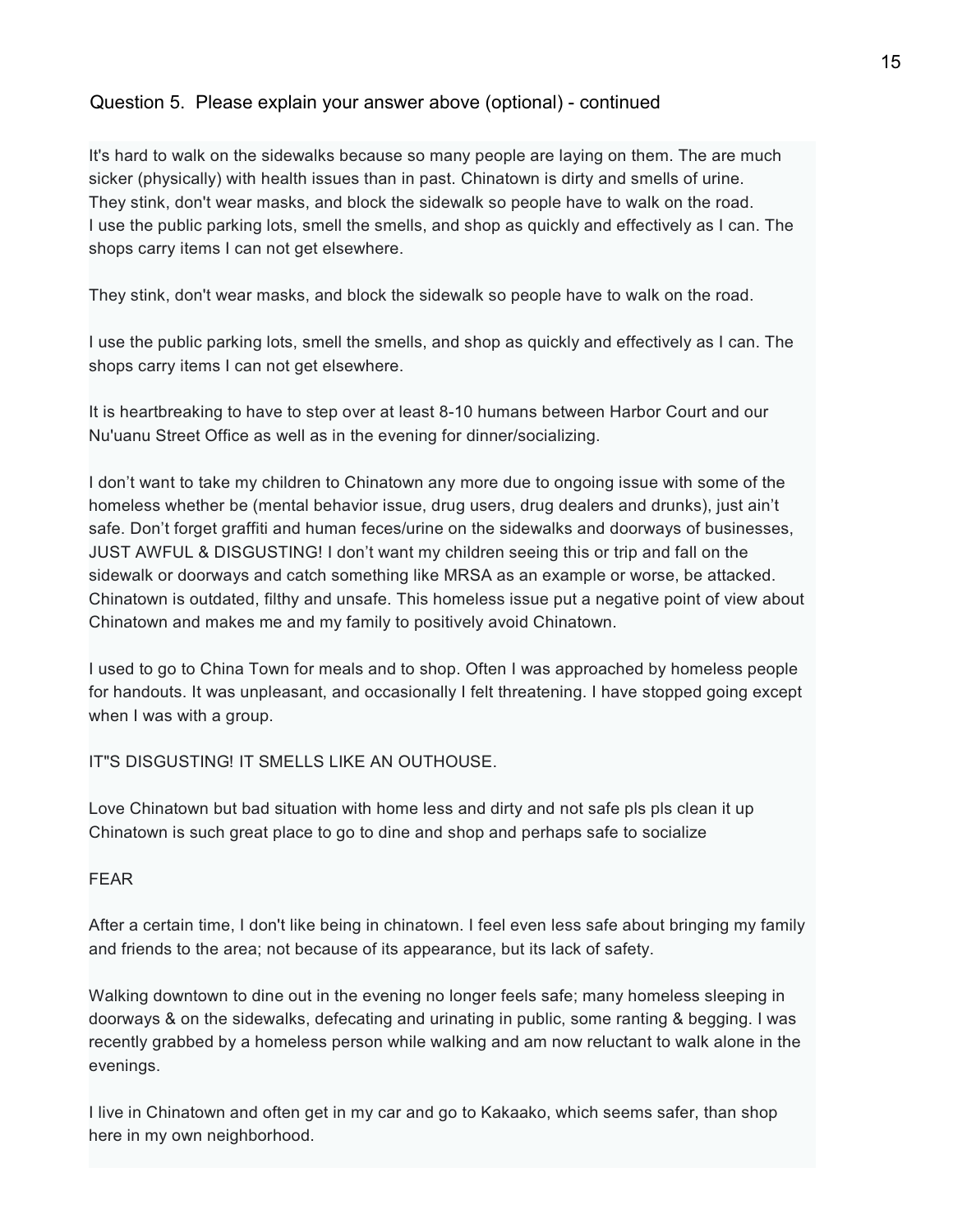I don't go to chinatown after 5PM because of how aggressive the homeless population is after that time.

I used to enjoy going out to have dinner in Chinatown. Now it's dangerous and pilau and the city does nothing.

I am a senior female. I have previously been verbally attacked, and almost had my purse taken. I don't feel safe.

I often feel threatened by many of the homeless individuals in the area. The screaming, swinging objects that could be used as weapons as well as coming towards me when walking in the area make me very unsafe. Also, it's a very filthy area because of public urination, defacating and garbage left behind from their overnight illegal camping on sidewalks and private property, such as the condo building I live in.

It does affect my decision to visit during the evening hours due to some of the homeless that looks a little volatile.

The groups of homeless folks along Smith Street and some on Maunakea and Pauahi discourage pedestrian traffic and dining in Chinatown— especially when the sun goes down.

Safety and cleanliness are big issues that affect my decision.

Nobody wants to walk thru and around the homeless population laying on the sidewalks...especially during the Covid crisis.

We live and work in Chinatown, but we cannot go out after dark. The risk is too great. We hear the homeless screaming and swearing all night, right outside our condo. It appears the homeless have more rights than property and business owners.

Dirty conditions, fearful of homeless who may be on drugs, drunk or mentally unstable.

I will not go to restaurants at night

I do not enjoy the sight of the filth left everywhere by homeless

Not safe and definitely not clean!

We are also residents of downtown, at the Harbor Court building since 2001and we see the negative impact in our neighborhood on a daily basis / it has deteriorated to the point that we are thinking of selling while we can and moving to the Big Island permanently...